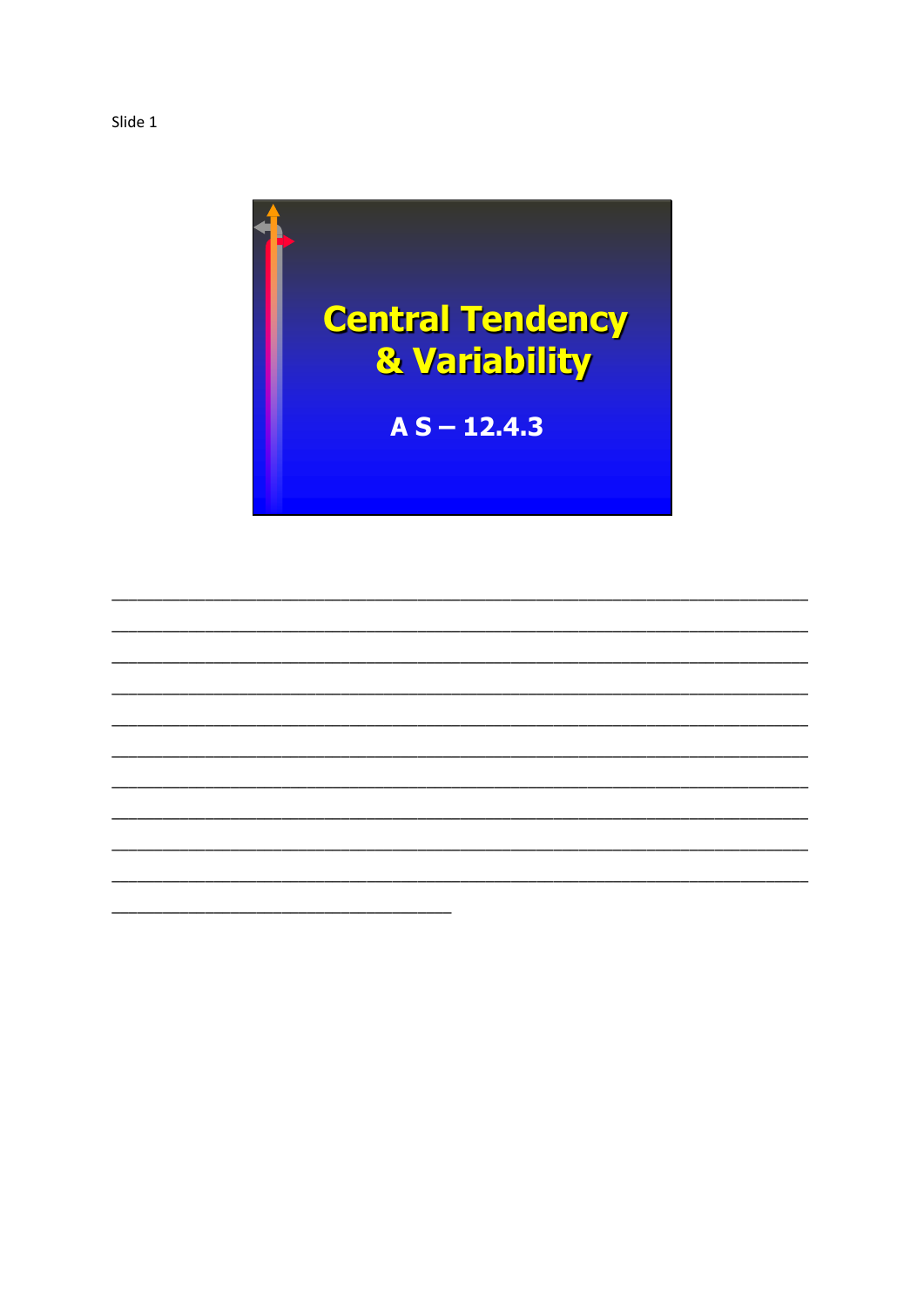

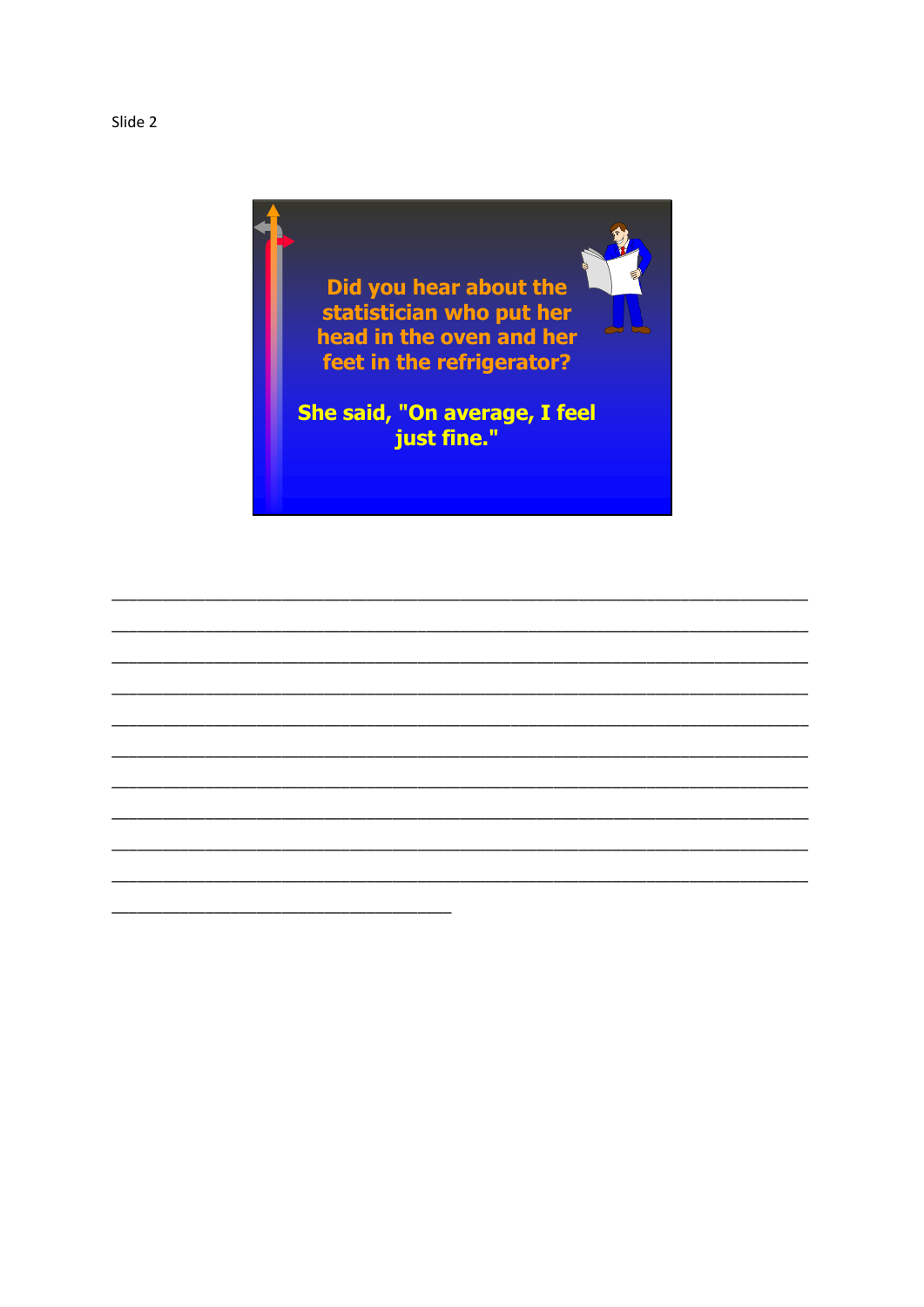## **Which average?**

All three averages are useful for summarizing e.g. the distribution of household incomes.

- In 1998, the income common to the greatest
- number of households (mode) was R25 000.<br>• Half the households (median) earned less than R38 885.
- 
- The mean income was R50 600.

Reporting only one measure of central tendency might be misleading and perhaps reflect a bias.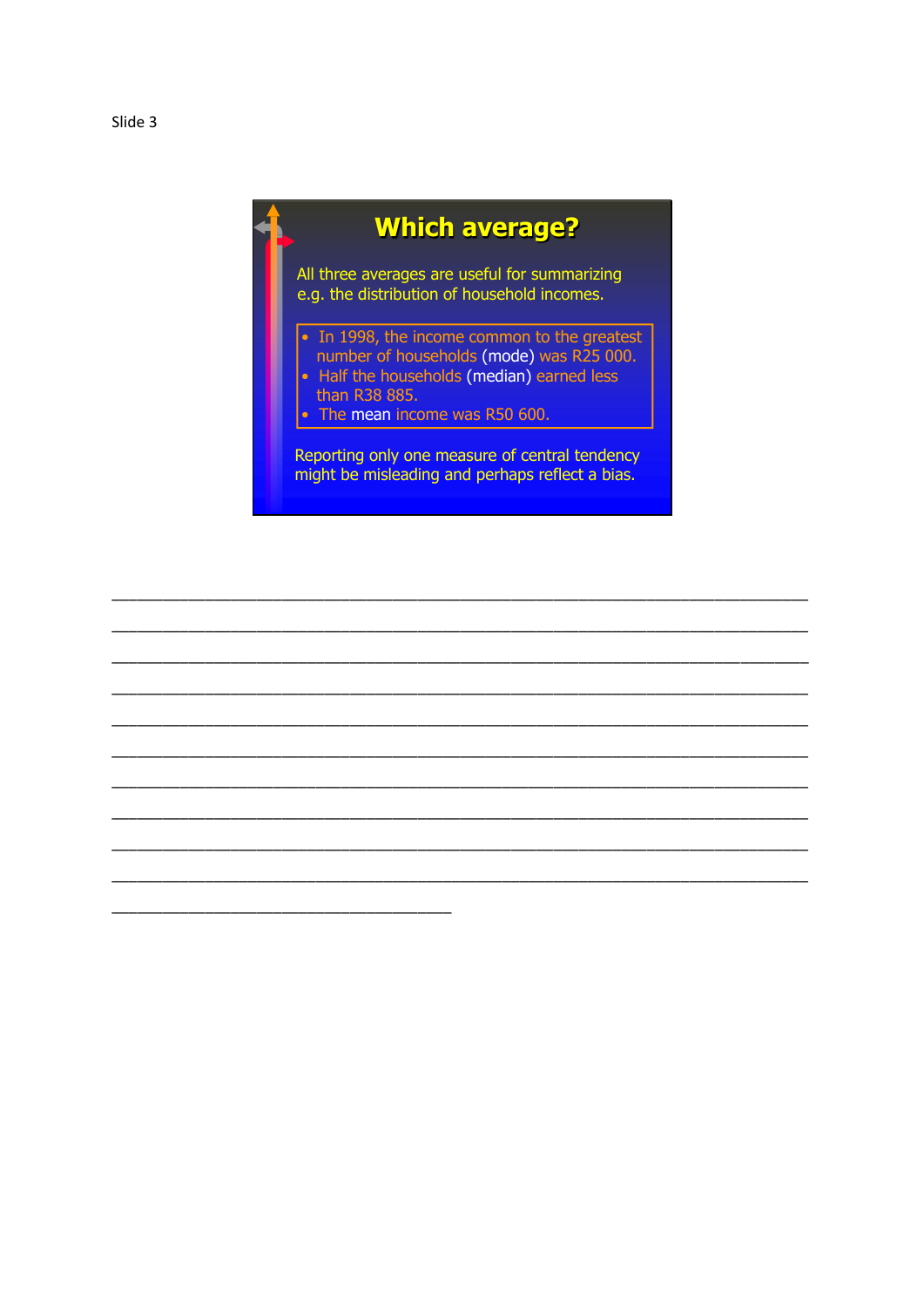|               |       | height (cm) midpoint (x)   frequency   (f)(x)  <br>  1999  (f)  1999 |        |
|---------------|-------|----------------------------------------------------------------------|--------|
| $150 - 155$   | 152,5 | 4                                                                    | 1102,5 |
| $155 - < 160$ | 157,5 | 7                                                                    | 2925,0 |
| $160 - 165$   | 162,5 | 18                                                                   | 1842,5 |
| $165 - 170$   | 167,5 | 11                                                                   | 1035,0 |
| $170 - 175$   | 172,5 | 6                                                                    | 710,0  |
| $175 - 180$   | 177,5 | 4                                                                    | 8225,0 |

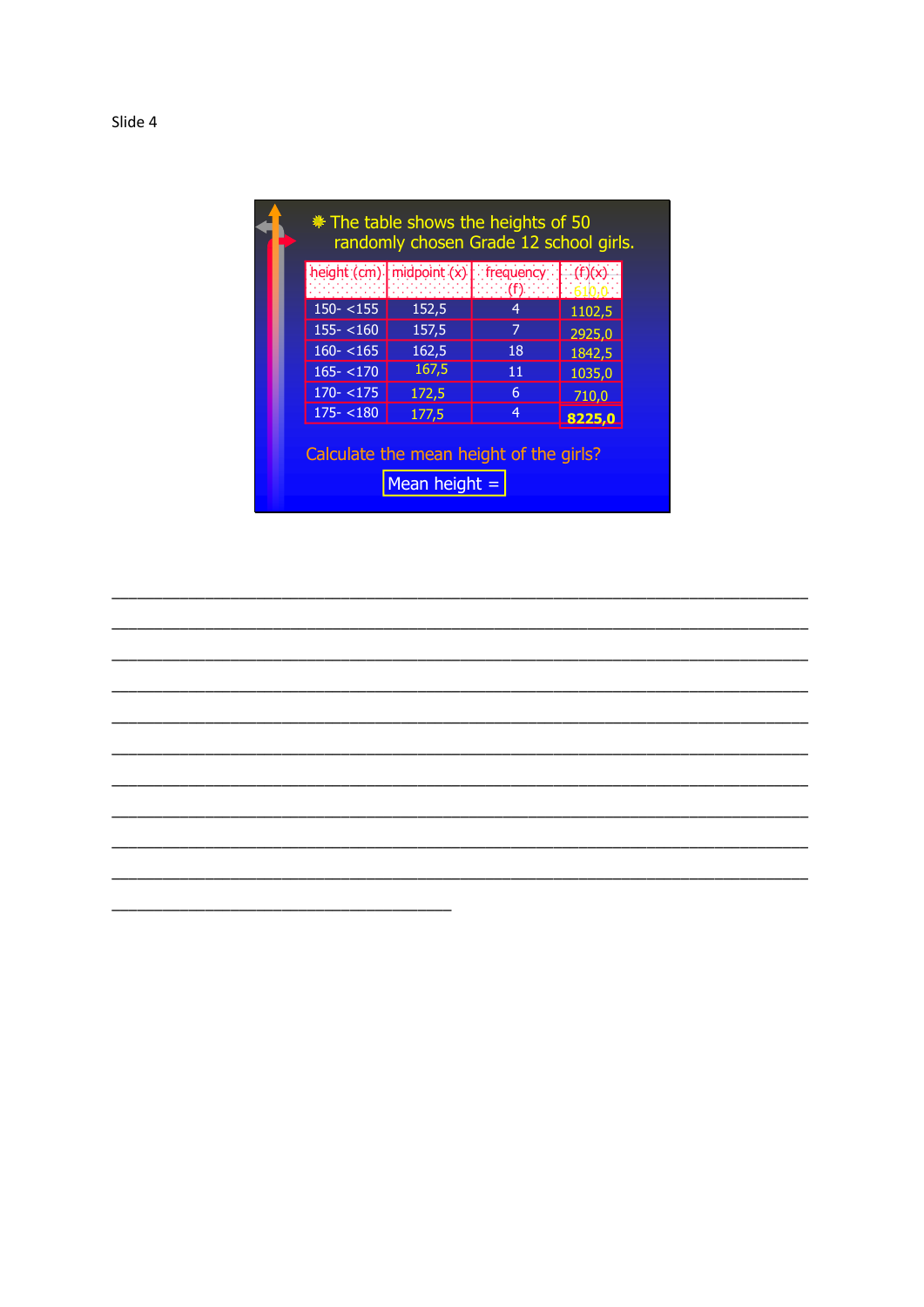| height (cm) midpoint                             |       | frequency.     |  |
|--------------------------------------------------|-------|----------------|--|
| $150 - 155$                                      | 152,5 | 4              |  |
| $155 - < 160$                                    | 157,5 | 7              |  |
| $160 - 165$                                      | 162,5 | 18             |  |
| $165 - 170$                                      | 167,5 | 11             |  |
| $170 - 175$                                      | 172,5 | 6              |  |
| $175 - 180$                                      | 177,5 | $\overline{4}$ |  |
| 1. Find the mode:<br>2. Calculate<br>the median: |       |                |  |

 $\overline{\phantom{0}}$ 

Slide 5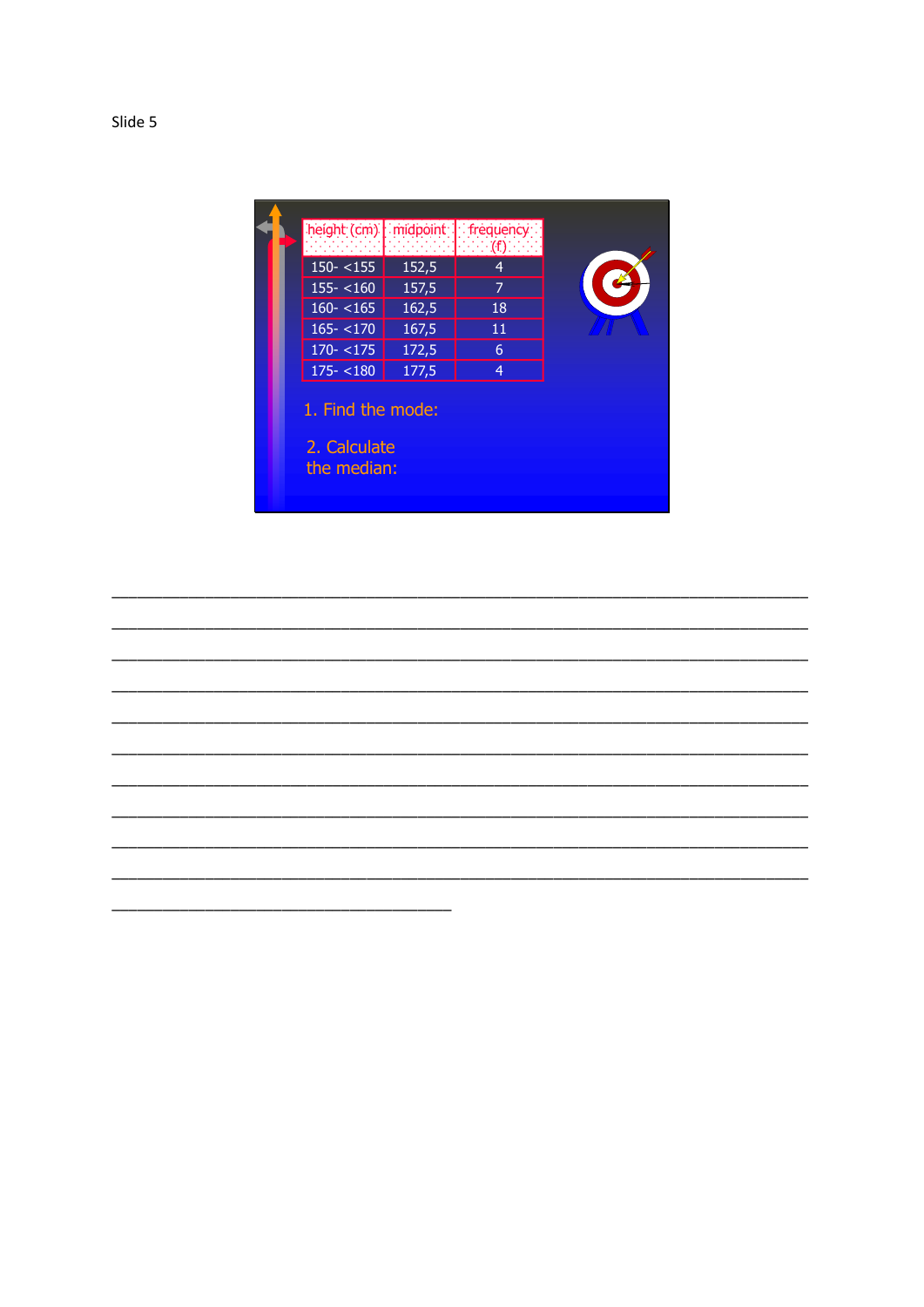## **Measures of Variability**

It is a single summary figure that describes the spread of data within a distribution.

- Range difference between the smallest and largest observations.
- Percentiles where p% of the values falls below a certain value.
- Interquartile Range (IQR) Range of the<br>middle half of median scores.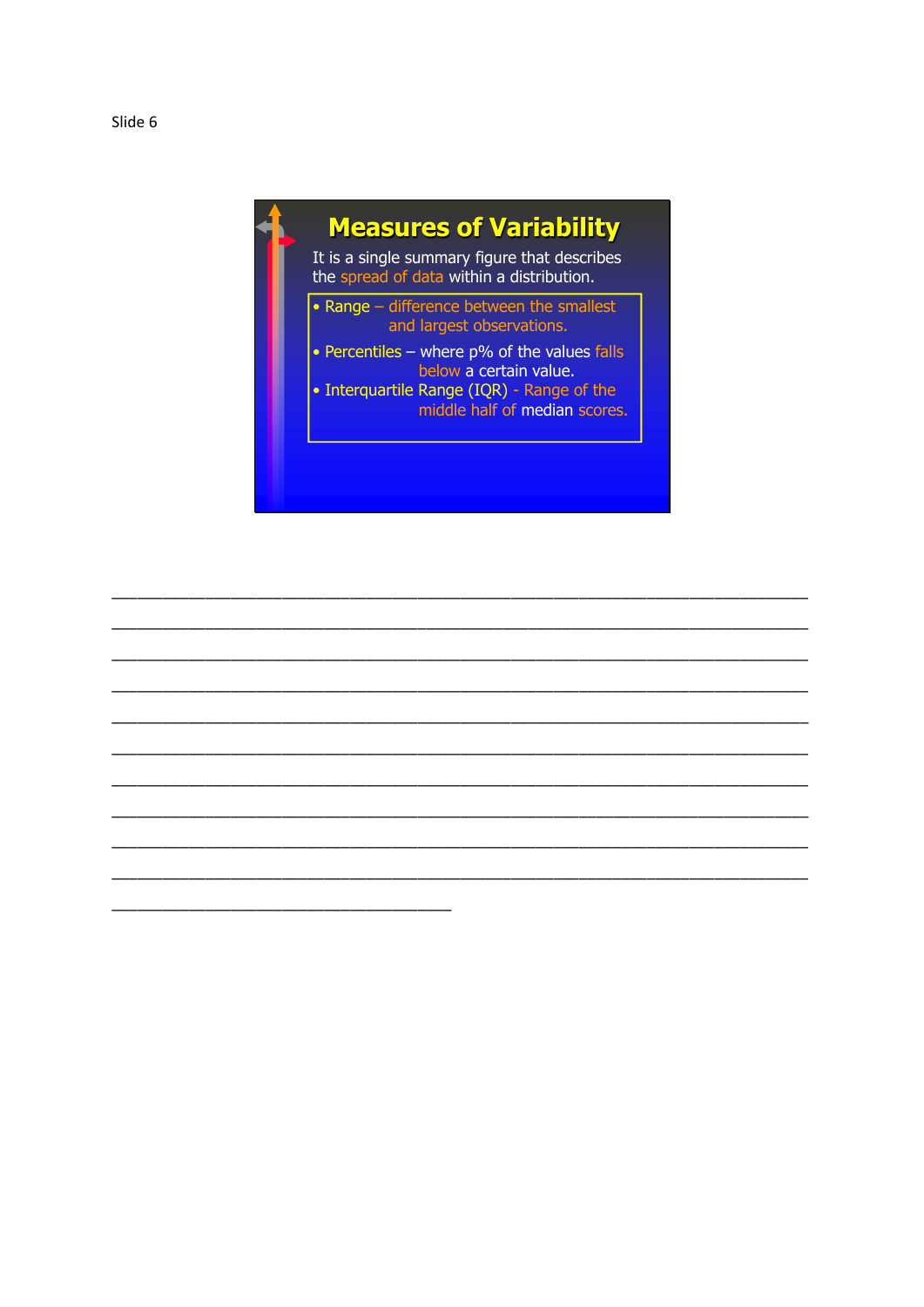

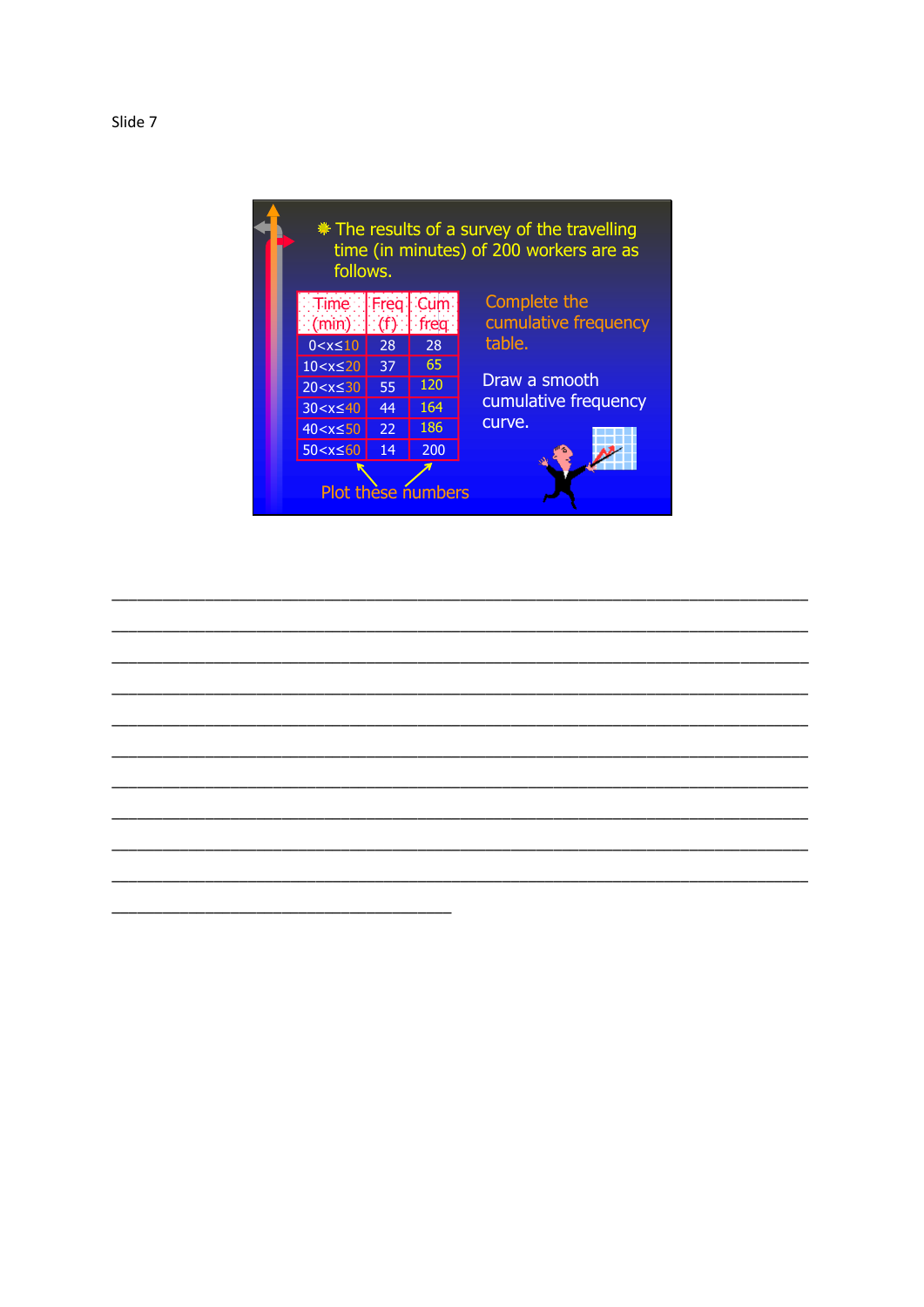

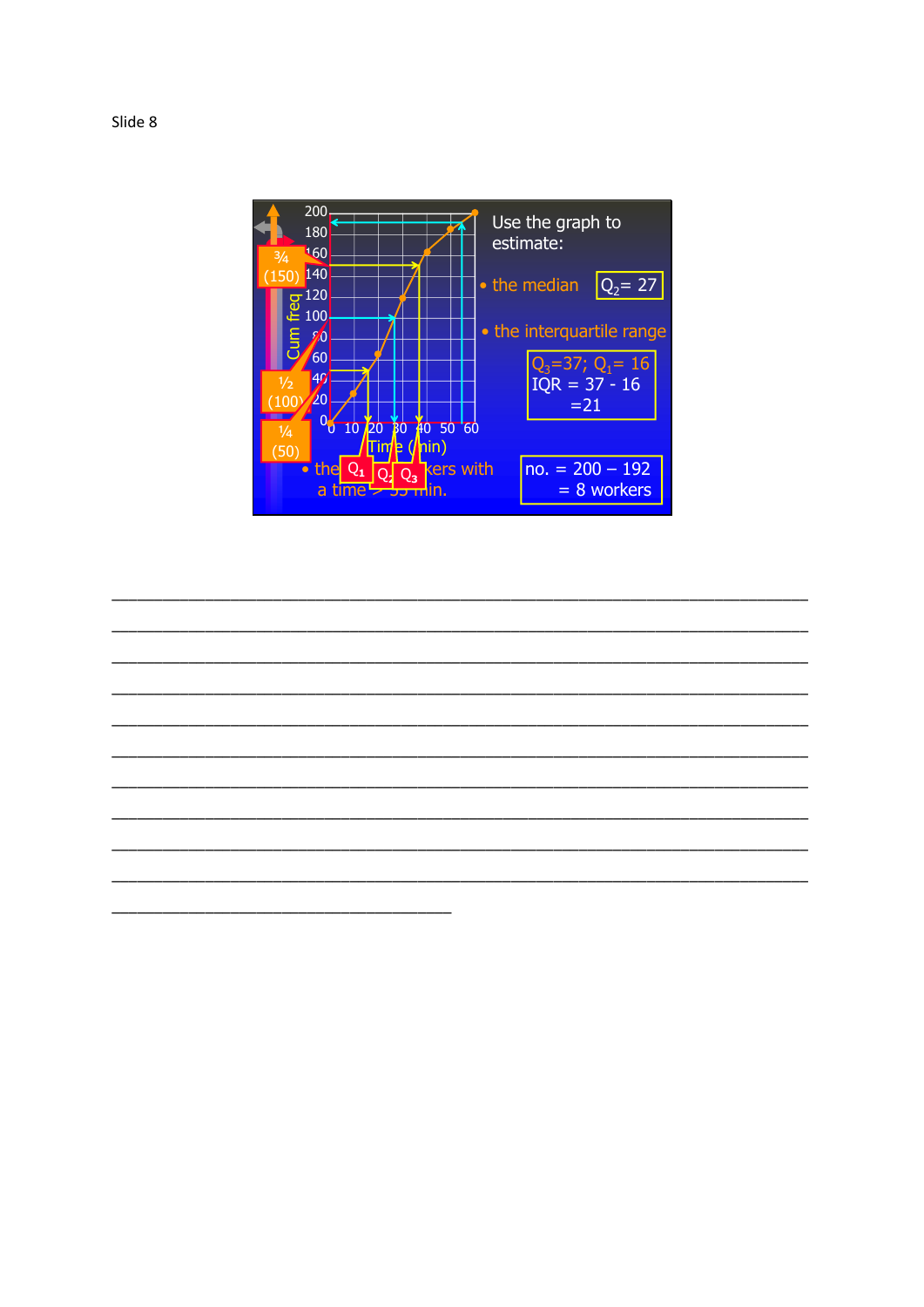Slide 9



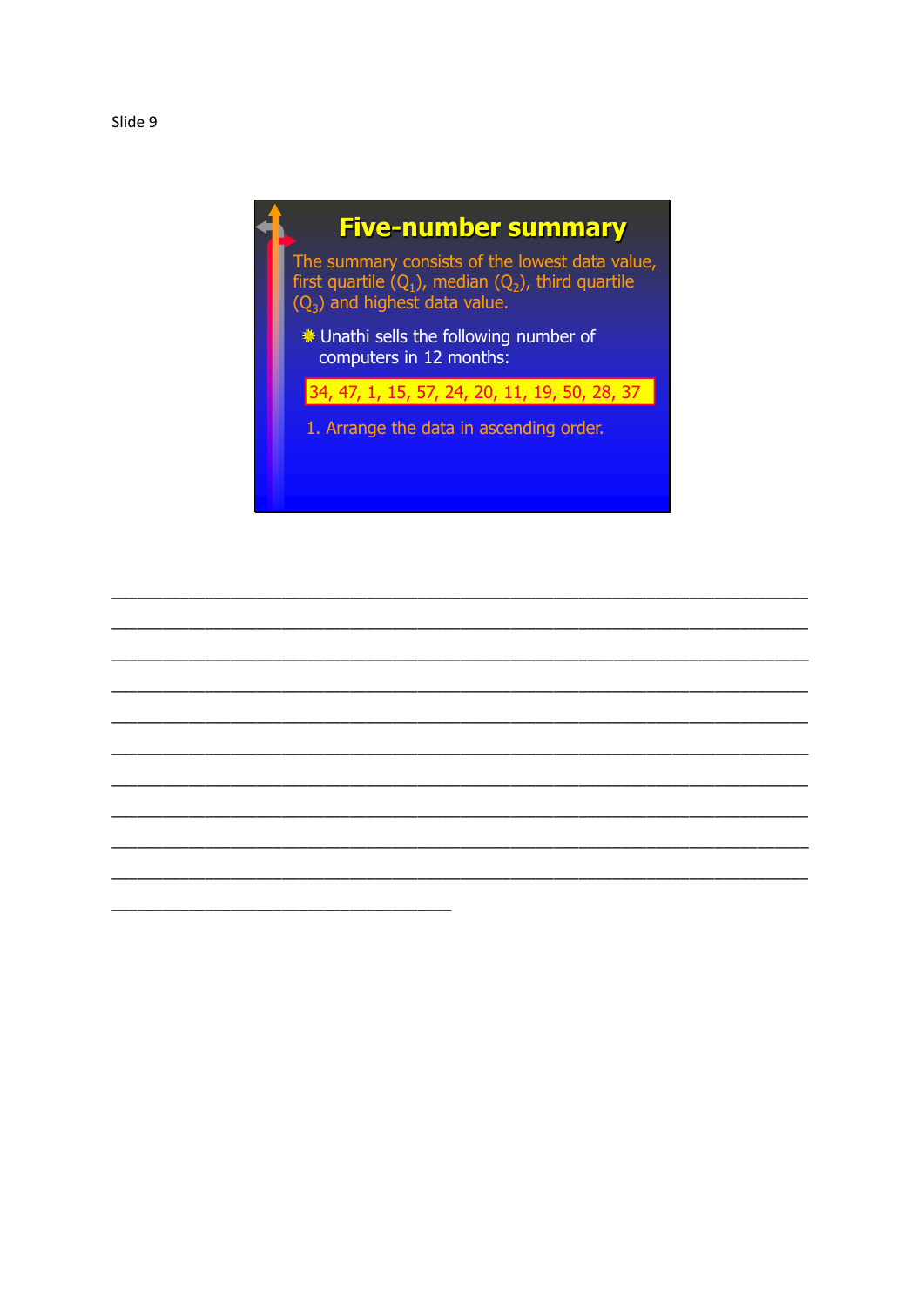

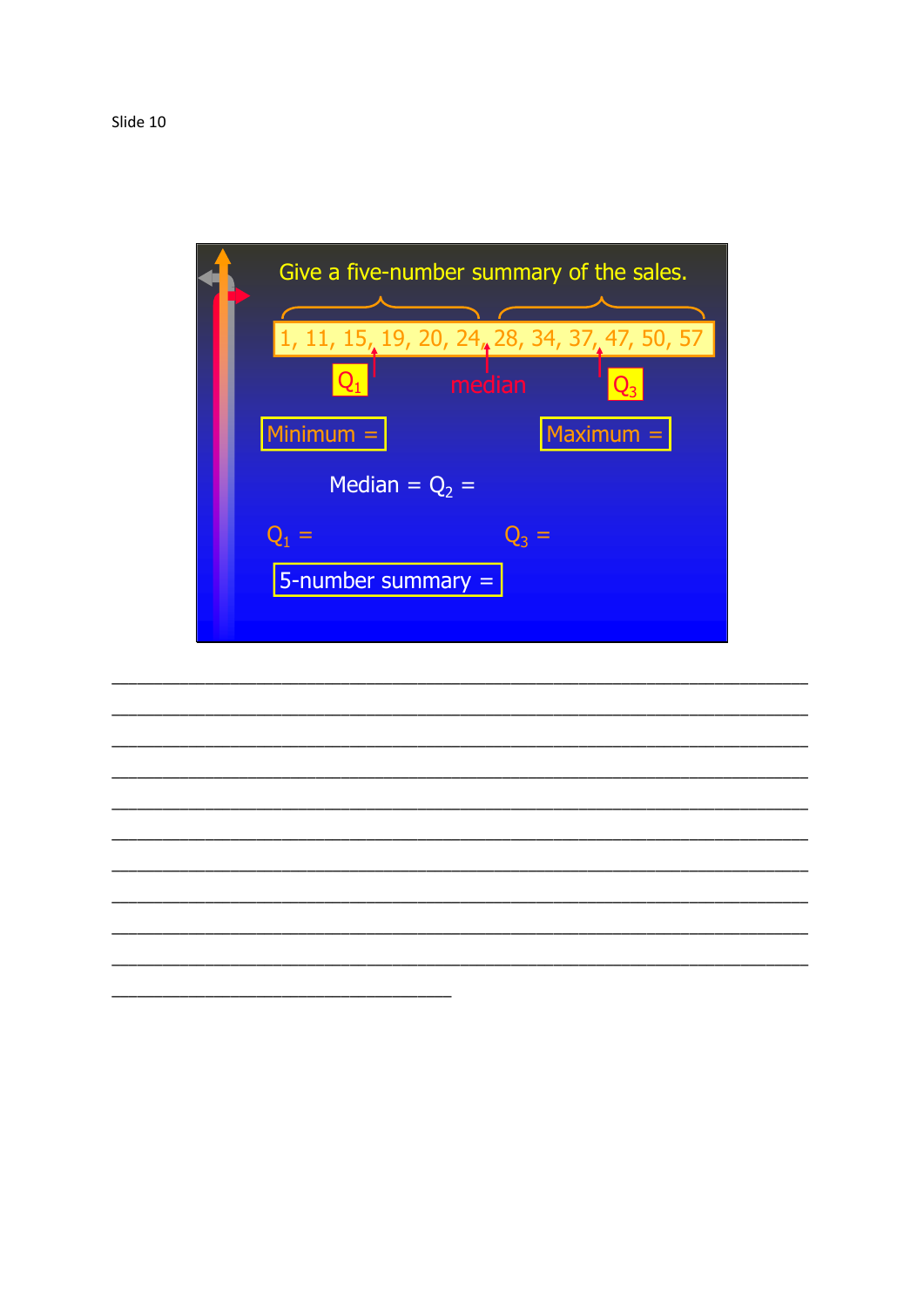

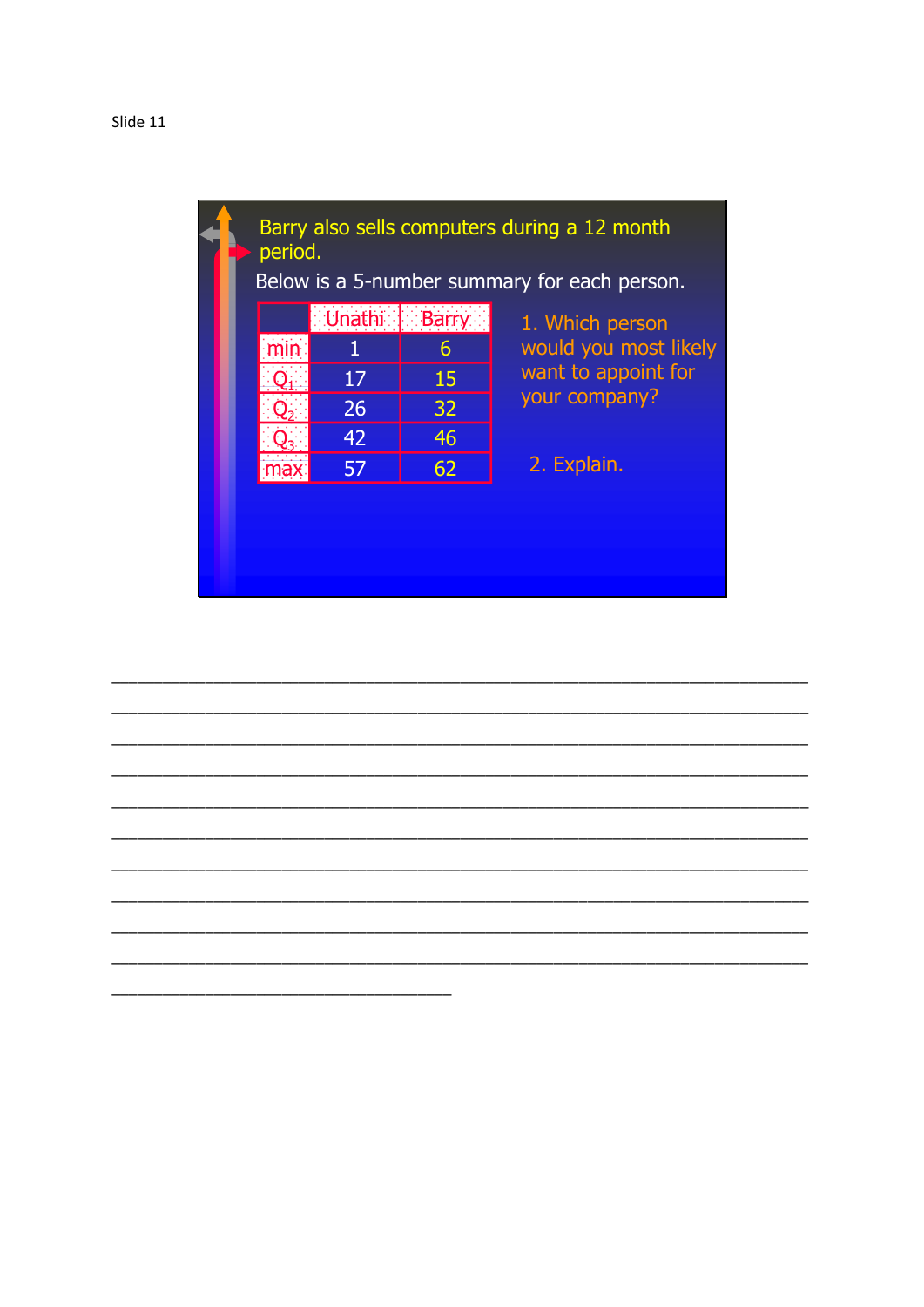## **Percentiles**

A percentile is a score below which a certain percentage of values fall. There are 100 percentiles in a sample.

Oscar's height is at the 90<sup>th</sup> percentile and his weight is at the 60<sup>th</sup> percentile for his age. Describe Oscar's physical build in general terms.

He is taller than 90% of the people but only weighs more than 60% of the people - possibly tall and thin.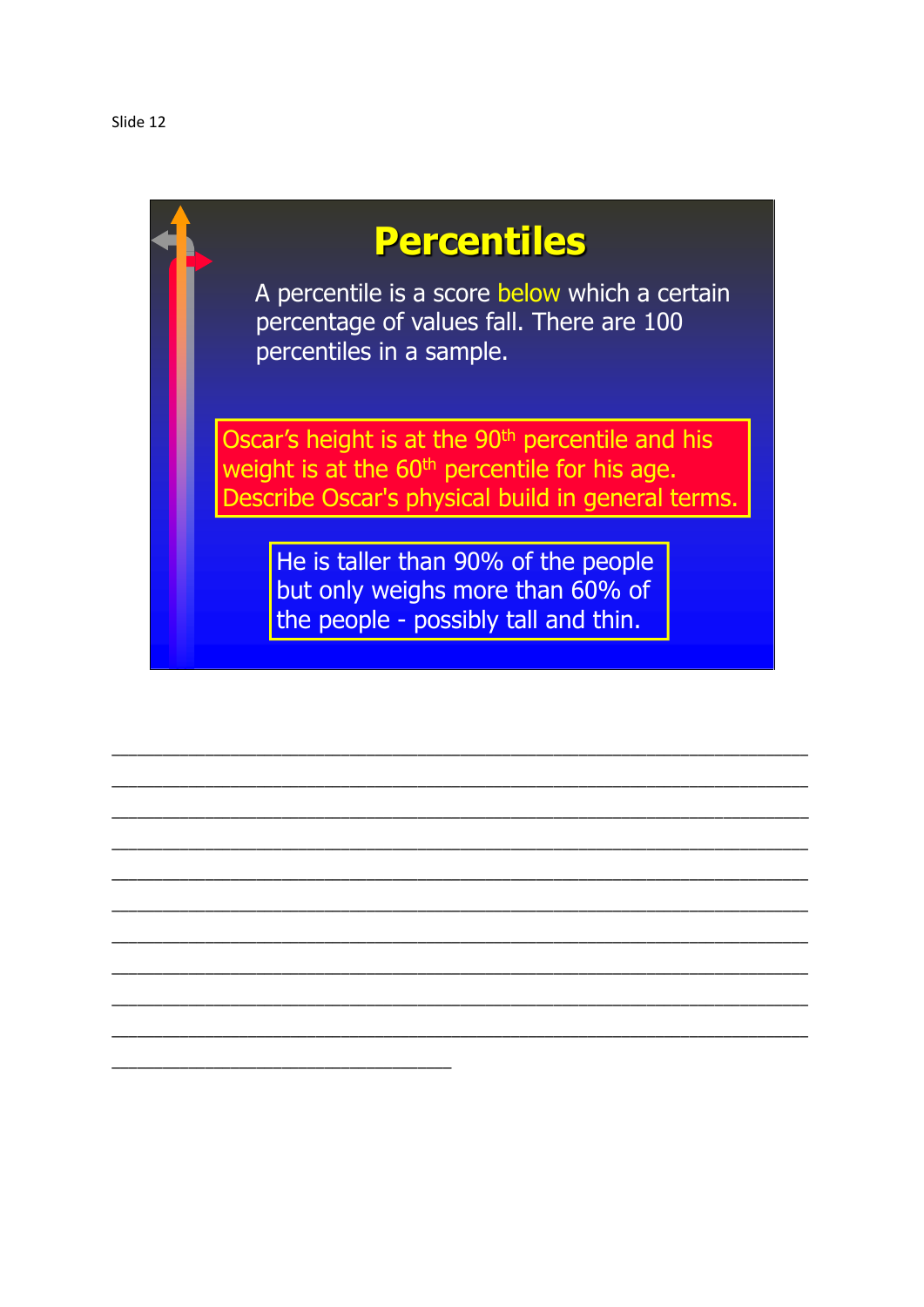| Slide |  |
|-------|--|
|-------|--|

| * In 2004 the snow depth at Tiffendell was<br>measured (in mm) for 25 days and recorded.                                           |                |                |                |                |                |                |                |  |
|------------------------------------------------------------------------------------------------------------------------------------|----------------|----------------|----------------|----------------|----------------|----------------|----------------|--|
| 242, 228, 217, 209, 253, 239, 266, 242, 251,<br>240, 223, 219, 246, 260, 258, 225, 234, 230,<br>249, 245, 254, 243, 235, 231, 257. |                |                |                |                |                |                |                |  |
| :Depth<br>$(\min)$                                                                                                                 | $200 -$<br>210 | $210 -$<br>220 | $220 -$<br>230 | $230 -$<br>240 | $240 -$<br>250 | $250 -$<br>260 | $260 -$<br>270 |  |
| : frea                                                                                                                             | ♦              | $\overline{2}$ | 3              | 5              | 7              | 5              | 2              |  |
| 1. Complete the frequency table.                                                                                                   |                |                |                |                |                |                |                |  |